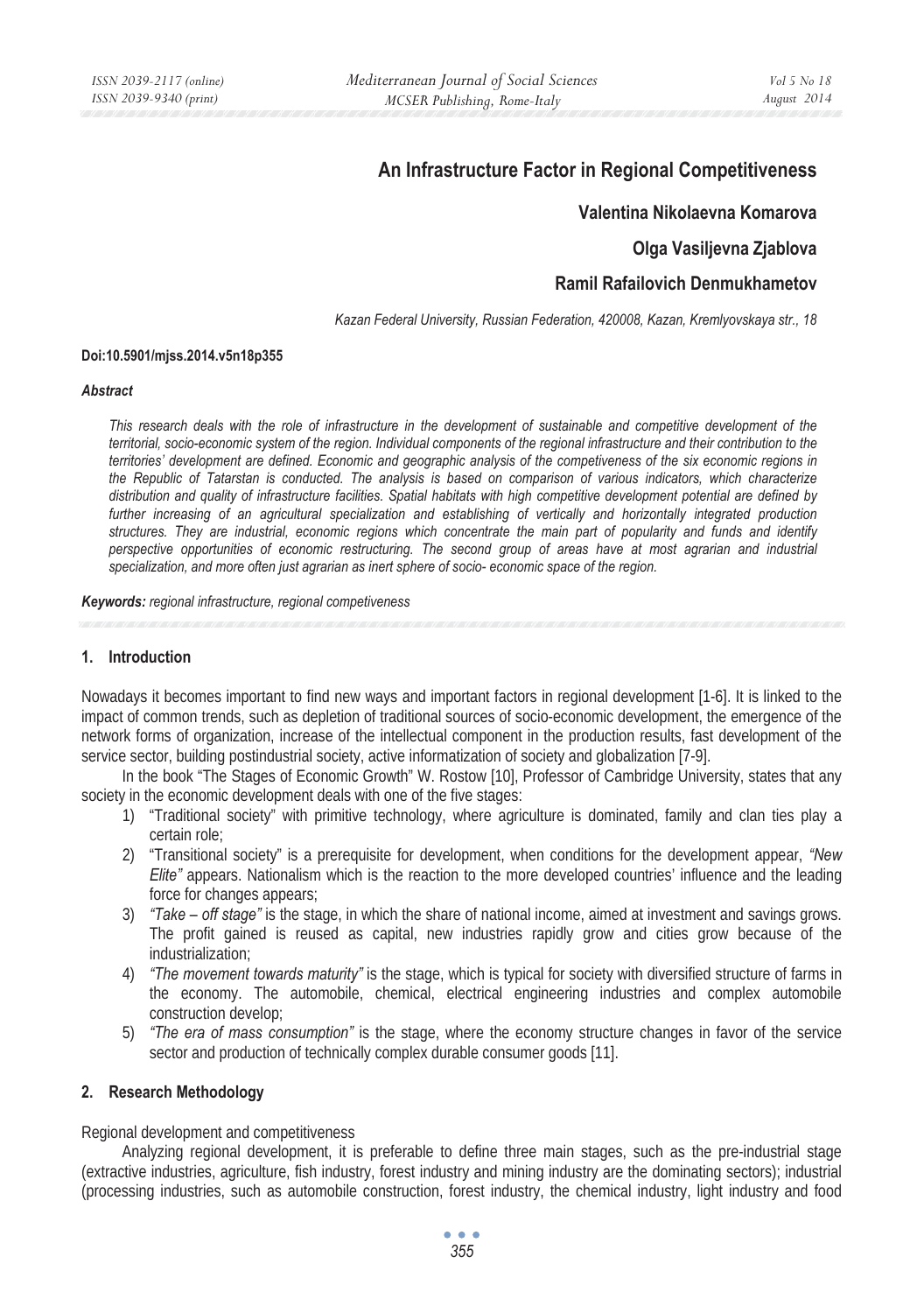industry, etc. are dominating); the post-industrial stage, which might be characterized by a relative drop in production of goods and a relative increase in the role of services, knowledge – intensive service growth and dynamic internationalization activities.

Regional development might be represented in the form of sustainable and effective complication of social, ecological and economic systems. Thus, the competitiveness is understood as high efficiency of individual manufacturing sectors, producing innovative and competitive products in the process of saving the system integrity and under the conditions of internal and external influences.

The effectiveness of the system is considered to result in the predominance of the organization's processes over destruction processes. It creates opportunities for further complication.

The complication of the system is enhancement of its structural, information diversity. Appearance of new elements, production and control levels, expanding of new products and services are the result of increasing the system diversity. It turns the region into the undersaturated market and enables it to get innovative profit.

As it is noticed in many studies regional development is connected with various factors [4, 8, 12]. Most traditional studies note that for competitive development of the area it is necessary to combine labor resources and natural resources, technical basis and financial resources. Human resources availability of the region is defined by economically active working population, which has appropriate standard of education; by a number of people, who have higher and secondary – level education and deal with national economy. Creative potential, human knowledge and strong educational system are very important factors in fund raising of the region and consequently, in its development.

Natural resources are considered as free lands for productive investment, for region's supply with water resources, for wooded lands and mineral products etc. An important positive factor would be maximum proximity of production facilities to natural raw materials.

The technical basis and equipment help to develop old and traditional industries, at the same time it helps to create new production facilities and to form a diversified economy, as the basis for competitive development.

Financial factors assess the profitable part of the budget in the region (a budget deficit contributes little to the investment attractiveness of the region); contribution of population into investment process; credit availability and the share of unprofitable enterprises in the region. Regions might have sustainable growth at the combination of the three factors, i.e. when natural resources are limited, but not the population, equity or imported capital and technology. At the same time any of these critical factors might function as a constraint for development.

Modern researchers [3, 7, 13] interpret the combination of the factors in regional development more broadly, including additionally to the mentioned above the following:

- organizational (the relation of the regional authorities to investors, including the existence and enforcement of laws, protecting the rights of investors, and proving benefits for them; compliance with legislation by the region's executive authorities; the rights in culture of entrepreneurs); information (information support in the region; information system adequacy is the system of processing information, updating of information, transferring of information with the help of computer and other technologies, information access);
- innovative in the form of scientific and technical capacity (a number of research institutions in the region, which make economically significant scientific developments; a number of new machines' samples, technical equipment, including a number of innovative projects, implemented in production, their cost – effectiveness and funding of scientific research; the share of funds in regional budget allocated to education);
- economical and geographical location factor (EGLF) of the region is defined by the relation to the areas with primitive, agricultural, industrial, service and information economy, as well as the relation to poles of growth , financial and information centers, building mutually beneficial cooperation with regional leaders driven by their proximity, it determines the importance of assessing EGLF for the regional development;
- -social and socio-cultural factors (i.e. the standard and the quality of living of the region's population [14]; crime wave and crime structure); the impact of migration upon the investment process; working conditions for foreign specialists);
- infrastructure (all forms of infrastructure development in the region, including material one, such as roads, bridges, harbors, communication, housing and cultural – domestic facilities [1, 5];
- institutional, which includes a set of institutions of the State Government structure, organization costs, maintenance of monetary and financial system ( market infrastructure);
- personal, which deals with investing in education, health care, culture and other services.
- In geographical researches infrastructure is defined as a set of constructions, buildings, and systems, i.e. it is immobile part of the main funds, which provides material conditions for normal, reproductive process. Consequently, infrastructure cannot be moved from one region to another, only gradual development is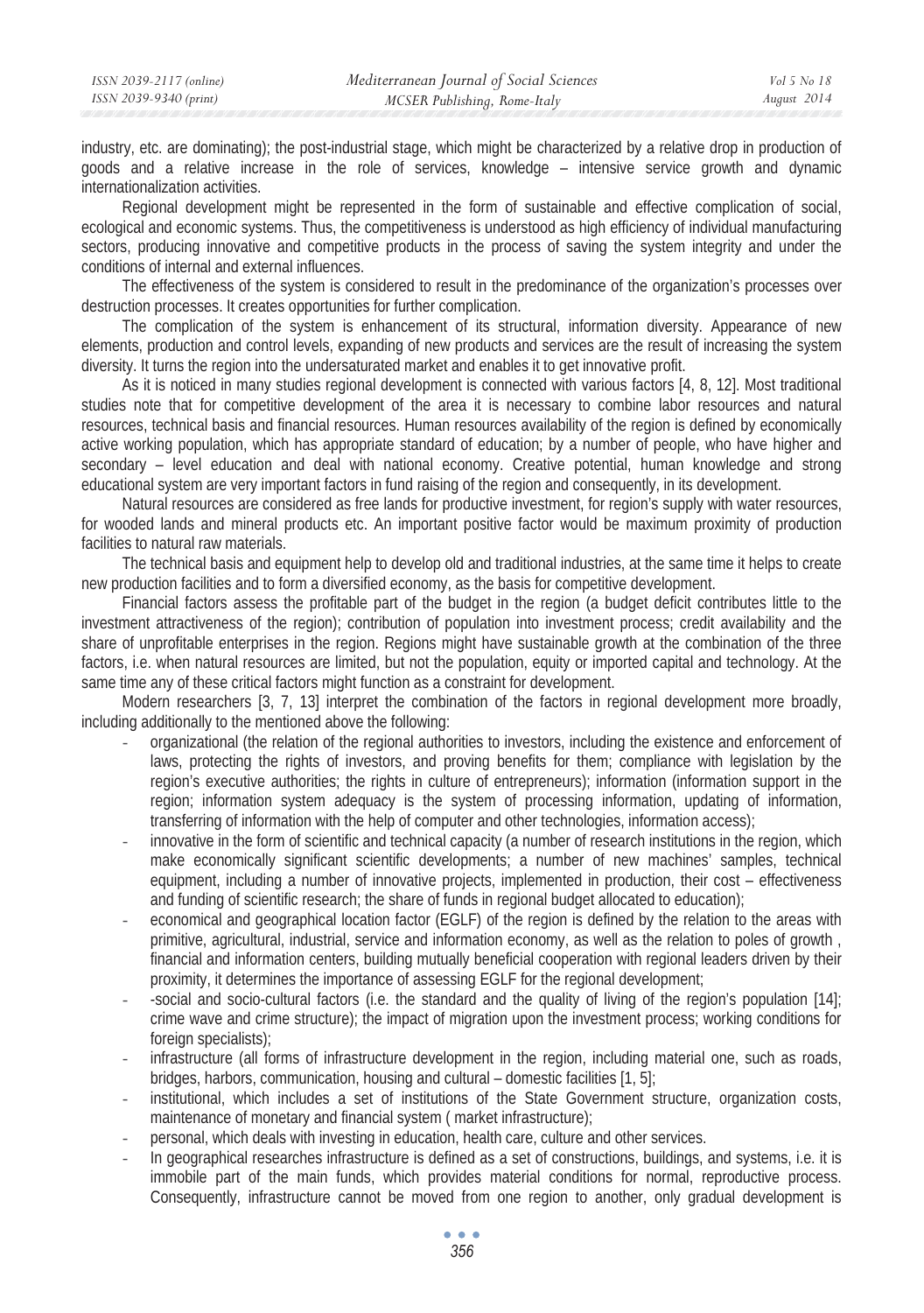| ISSN 2039-2117 (online) | Mediterranean Journal of Social Sciences | <i>Vol</i> 5 No 18 |
|-------------------------|------------------------------------------|--------------------|
| ISSN 2039-9340 (print)  | MCSER Publishing, Rome-Italy             | August 2014        |
|                         |                                          |                    |

possible within a certain space. Thanks to this infrastructure and all its elements are closely connected with areas and all the economy development processes, they form the shape of a geographical entity and territory. Infrastructure and competitive development of the area.

I.M. Maergoiz [15] proposed the term 'geographical infrastructure', which means a set of constructions, which are necessary for the process of economic managing and providing the normal material and cultural – living conditions for the population in the area. Thus, infrastructure includes the main funds, such as buildings, different constructions, devices, networks, etc., which are attached to the ground and function as the basis for economic activity in the region.

Fixed assets (FA) could be examined as economical resource. They are the measures of the economic power and basis of the current economy production. That is why, investigating geographical aspects of the sustainable development, infrastructure and fund measures could play a larger role, rather than traditional geographical characteristics. Particular attention should be paid to the study of such economy area trends as accumulation of funds in the region, their geographical peculiarities in connection with the production placement and resettlement. It is an important fact, that modern technologies reduce the share of human labor and increase the share of embodied labor.

Important indicators for general fund areas could be following:

- the absolute value of FA:
- the amount of FA per unit area (it characterizes the territorial fund saturation);
- the amount of FA per one inhabitant (or working in the sphere of economy). It characterizes the social viability of the territory (and economy extensiveness);
- the composite economic index "k", defined as ratio of FA to the square root from multiplication by population size and area size;

Calculation of indicators is based on annual economic and socio- demographic report materials of the Rural Administration by Federal State Statistics Service of the Russian Federation in the Republic of Tatarstan.

Using given area fund saturation indicators, it is possible to identify territorial differentiation between areas and therefore, attractive ones in terms of investment. Infrastructure differences could serve as the basis for sociogeographical zoning and identification of socio – territorial inequality.

The overall development level of infrastructure is directly connected with the staging of socio – economic development of the region. Theoretically, when any region enters a new stage of development, infrastructure upgrade is essential [2, 9, 16].

# **3. Results**

Infrastructure factor in competiveness of economic regions in the Republic of Tatarstan.

The general amounts of infrastructure development, calculated per unit area practically coincide with the area border according to the development stages. It is represented in comparison of figures of administrative- territorial units, which are administrative districts and cities of the Republic of Tatarstan (table 1).

There are six economic regions on the level of consolidated areas. Slight reduction in territory contrast happens on the fund saturation. The difference is dozen of times; it allowed separating two equal territory parts of the Republic of Tatarstan , but with different growth stages. They are secondary industrial – agrarian and primary industrial – agrarian.

| Economic<br>Regions | Proportion of the region in the | Proportion of the region                     | Proportion of the     | FA per   | FA per a  | The composite |
|---------------------|---------------------------------|----------------------------------------------|-----------------------|----------|-----------|---------------|
|                     | demographic structure of the    | in the territory of the                      | region in the capital | sq.km.,  | person,   | economic      |
|                     | Republic of Tatarstan %         | Republic of Tatarstan % assets of economy, % |                       | RUB mln. | 1000(RUB) | index "k",    |
| North West          | 38,8                            | 16,1                                         | 31,1                  | 14,8     | 110.1     | 40            |
| North East          | 29,1                            | 21,8                                         | 28,9                  | 10,2     | 136.9     | 37            |
| South East          | 14.9                            | 16.7                                         | 30,1                  | 13,8     | 278,7     | 62            |
| Zakamye             | 7,6                             | 20,7                                         | 3,7                   | 1,3      | 66.6      | 10            |
| Predkamve           | 5,5                             | 13,5                                         | 4. ا                  | 0,8      | 34.8      |               |
| Predvolzhve         | 4.1                             | 10.8                                         | 1.2                   | 0.8      | 39.6      |               |
| Total               | 100                             | 100                                          | 100                   | 7.6      | 137.4     | 32            |

**Table 1.** Fund saturation of Economic Regions in the Republic of Tatarstan

It is a well-known fact that various human activities require infrastructural arrangement. The leas demanding are forest and agricultural activities, i.e. typical for the pre-industrial stage of development. Industrial activity and rapid urbanization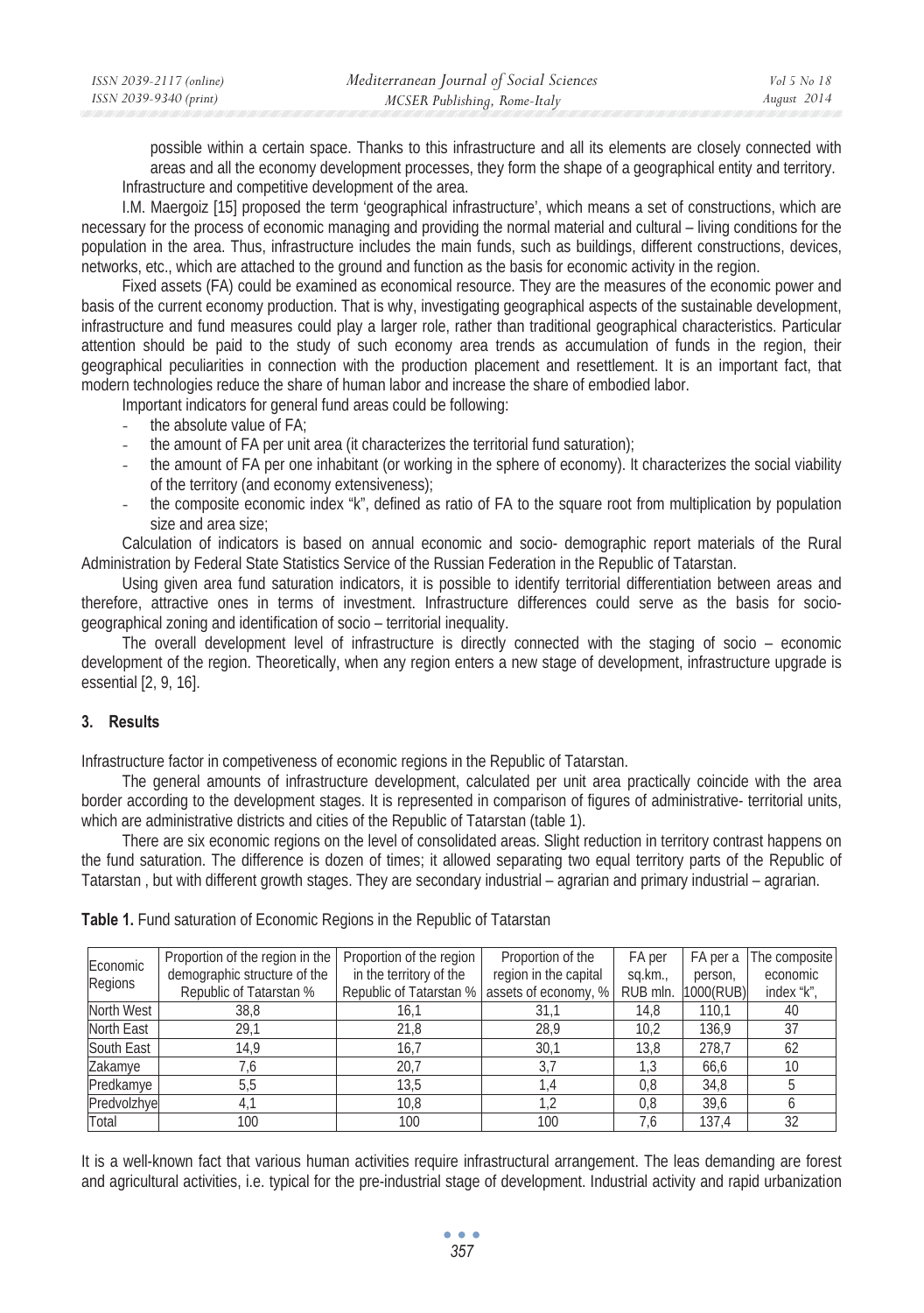| ISSN 2039-2117 (online) | Mediterranean Journal of Social Sciences | Vol 5 No 18 |
|-------------------------|------------------------------------------|-------------|
| ISSN 2039-9340 (print)  | MCSER Publishing, Rome-Italy             | August 2014 |

lead to the growth of requirements on infrastructure types and scale.

Within industrial regions, some features of the post-industrial stage appear in big cities. Infrastructure industries become the main sector for sustainable and competitive development.

The potential of postindustrial regions and capacity to take new business types depends on the road infrastructure, communication, housing, service and availability of office facilities.

In comparison with other economy sectors, infrastructure development is considered to have forward –looking nature.

Thus, infrastructure not only links different territories, but also differentiate them, creating socio – territorial inequality.

The table analysis allows noticing more or less even distribution of a single indicator, such as the proportion of the region in the territory of the Republic of Tatarstan. The ration between maximum and minimum value is 1:2. Other indicators show that there are two unequal groups of economic regions in terms of development in the Republic of **Tatarstan** 

The first group includes "*Industrial economic regions*", which concentrate the majority of the population and funds of the Republic of Tatarstan. They also determine perspective opportunities of the structural reorganization of the economy. The second group of regions, which at least have agrarian and industrial specialization and more often just agrarian one function as inert sphere of socio-economic space of the region.

## **4. Summary**

It is difficult to overestimate the role of infrastructure as the factor of the region competiveness. It is the basis, "the frame" for development of core as well as local industries. Mass consumption population" promotes further development of service sphere and involvement in it. Investigations of infrastructure have integrated nature. They reflect its special features, results in economic development, social importance and assessment of spatial streams in implemented services.

#### **5. Conclusion**

A significant increase of competitive production assets (petrochemical industry, automobile construction and agriculture) is observed in the investigated region. Their further development at most is connected with the improvement of infrastructure sectors, especially in traditional agrarian regions. The research has illustrated the fact that areas with high industrial status and concentration of infrastructure are considered to be in most favorable situation to develop competitive production. The other regions significantly lay behind in terms of possible growth.

## **6. Findings**

Infrastructure level of development is one of the important indicators in the development of the region. Regardless of the specialization, the establishment or further strengthening of competitive economy industries is impossible without complexity and the qualitative improvement of the whole Infrastructure Complex of the region.

#### **References**

- Kovacs, G. and K.M. Spens, 2006. Transport infrastructure in the Baltic States post-EU succession. Journal of transport geography (14), 6: 426-436. DOI: 10.1016/j.jtrangeo.2006.01.003.
- Wokoun, R, 2009. Regional Competitiveness And Regional Development Factors In The Czech Republic. Proceedings of the: 3rd Central European Conference in Regional Science, OCT. 07-09 Kosice, Slovakia, pp: 893-900.
- Surd, V., I. Kassai and L. Giurgiu, 2011. Romania disparities in regional development. Proceedings of the 2nd International Geography Symposium-Mediterranean Environment, JUN. 02-05, 2010, Antalya, Turkey. Book Series: Procedia Social and Behavioral Sciences (19), pp: 21-30. DOI: 10.1016/j.sbspro.2011.05.102.
- Jermolajeva, E., and S. Cingule-Vinogradova, 2012. Potential of Latgale Region and Directions of the Development. Proceedings of the 13th International Scientific Conference on Economic Science for Rural Development, APR. 26-27. Latvia Univ Agr., Fac. Econ., Jelgava, Latvia, pp: 100-106.
- Del Bo, C.F. and M. Florio, 2012. Infrastructure and Growth in a Spatial Framework: Evidence from the EU regions. European planning studies, 20 (8): 1393-1414. DOI: 10.1080/09654313.2012.680587.
- Denmukhametov, R.R., O.V. Zjablova and M.R. Shtanchaeva, 2014. Development factors of Kazan region recreation area. Life Science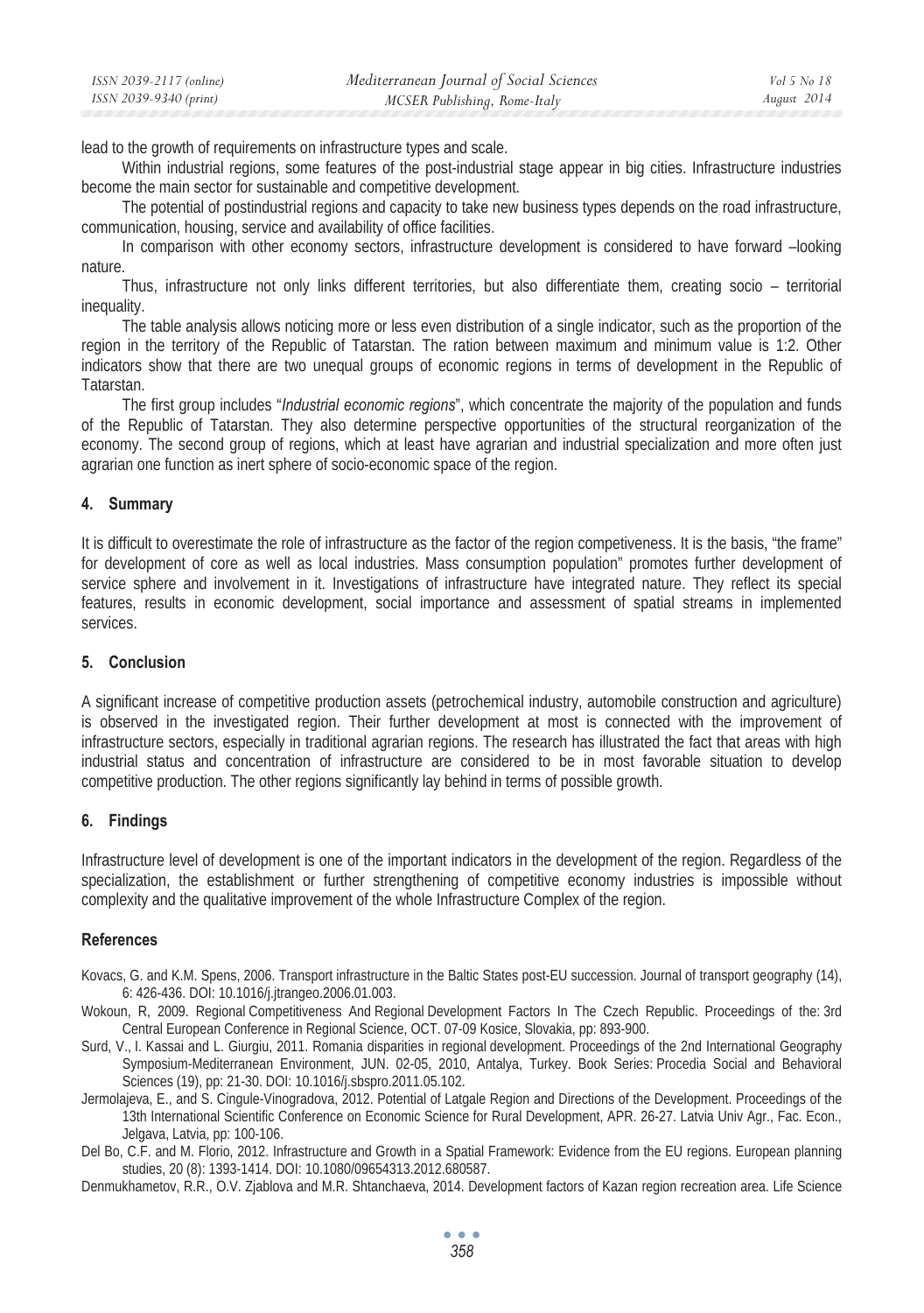Journal, 11(11): 317-320.

- Lvov, D.S., A.G. Granberg and A.P. Egorshin, 2005. Strategic Management: region, city, business. Social Sciences Institute of Russian Academy of Sciences. Moscow. Economics Publishing, pp: 603.
- Komarova, V.N., 2006. Analysis and assessment of internal and external factors affecting the regional development. In Mathematics in Geography: Yesterday, Today and Tomorrow, Ed., Trofimov, A.M. Kazan: Meddok Publishing, pp: 134-145.
- Komarova, V.N. and A.M. Trofimov, 2007. An infrastructure factor in regional competiveness. In Geosituational analysis. Ed., Trofimov, A.M. Kazan: Meddok Publishing, pp: 53-64.
- Rostow, W.W., 1990. The stages of economic growth a non-communist manifesto. 3rd ed. Cambridge University Press in Cambridge [England], pp: 272.
- Muntean, I.M. and A.D. Ursul, 2003. Global Processes and Sustainable Development. Moscow: Stupeni Publishing, pp: 302.
- Vardomsky, L.B., 2001. Russia in the context of external policy: Regionalization problems in the context of regional process dynamics. In Regionalization in the development of Russia. Geographical processes and problems. Russian Academy of Sciences: Institute of Geography press, pp: 67-86.
- Crescenzi, R. and A. Rodriguez-Pose, 2012. Infrastructure and regional growth in the European Union. Papers in regional science, 91 (3): 487-513. DOI: 10.1111/j.1435-5957.2012.00439.
- Hajek, P. and V. Hajkova, 2009. Modelling Quality of Life in Regional Centres. Proceedings of the 3rd Central European Conference in Regional Science, OCT. 07-09 Kosice, Slovakia, pp: 1026-1038.
- Maergoiz, I.M., 1986. The territorial structure of the economy. Novosibirsk: Nauka Publishing, pp: 302.
- Zenka, J., J. Novotny and P. Csank, 2014. Regional Competitiveness in Central European Countries: In Search of a Useful Conceptual Framework. European planning studies (22), 1: 164-183. DOI: 10.1080/09654313.2012.731042.